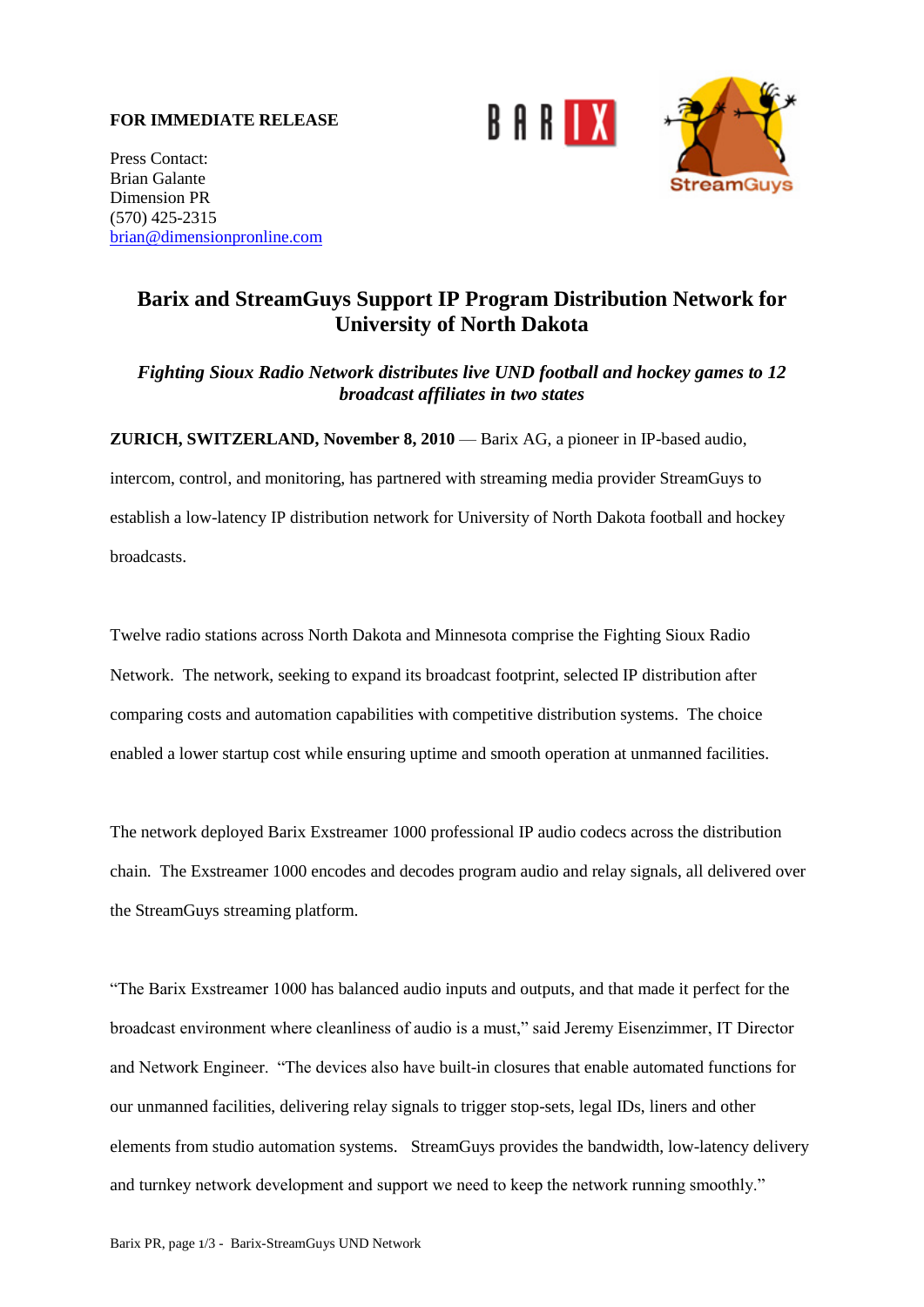Flagship station KQHT-FM in Grand Forks, North Dakota encodes the audio using the Exstreamer 1000, which passes the encoded signal and relay closures to the StreamGuys platform. StreamGuys deploys Barix Real-Time Protocol (BRTP) to deliver the signal across the network with very minimal delay, and provides plenty of bandwidth to eliminate network congestion. The Exstreamer 1000 devices at the affiliate stations decode the signal, separating the audio and the relays. KQHT monitors the entire network with a backup Exstreamer 1000, configured in "Streaming Client" mode to verify that the audio and relays are reaching the affiliates.

Eisenzimmer added that the Barix/StreamGuys solution costs one-quarter the price of satellite distribution, and hopes to add more affiliates in the future. This is achieved simply by adding a Barix device at each new affiliate and notifying StreamGuys of the new destination points.

―IP distribution was without question the best option for cost, and the availability of high-speed connections made deployment quick and easy," said Eisenzimmer. "The automation functions have been nothing short of a dream for the network. This allows smaller stations that are low on resources and manpower to carry the games for their hometown fans. It's entirely a win-win."

Eisenzimmer also noted that setup is simple, only requiring that he load the firmware and enter the stream information, and that affiliates wire and plug in the devices to be up and running. "The simplicity of it will allow our network to grow," he said.

#### **About StreamGuys, Inc.**

In business since 2000, StreamGuys, Inc. offers a variety of streaming media solutions and tools enabling superior quality delivery and monetization of digital media. Through devout dedication to improving the customer experience, StreamGuys has enjoyed continued success across all sectors of Internet broadcasting. Headquartered in Northern California, they currently serve a base of more than 500 clients worldwide, including such companies as Cisco, CIA, NBC Universal, NASA, New Balance and broadcasters such as WNYC, KQED, WXPN and KUT. Visit www.streamguys.com for more information on its products and services.